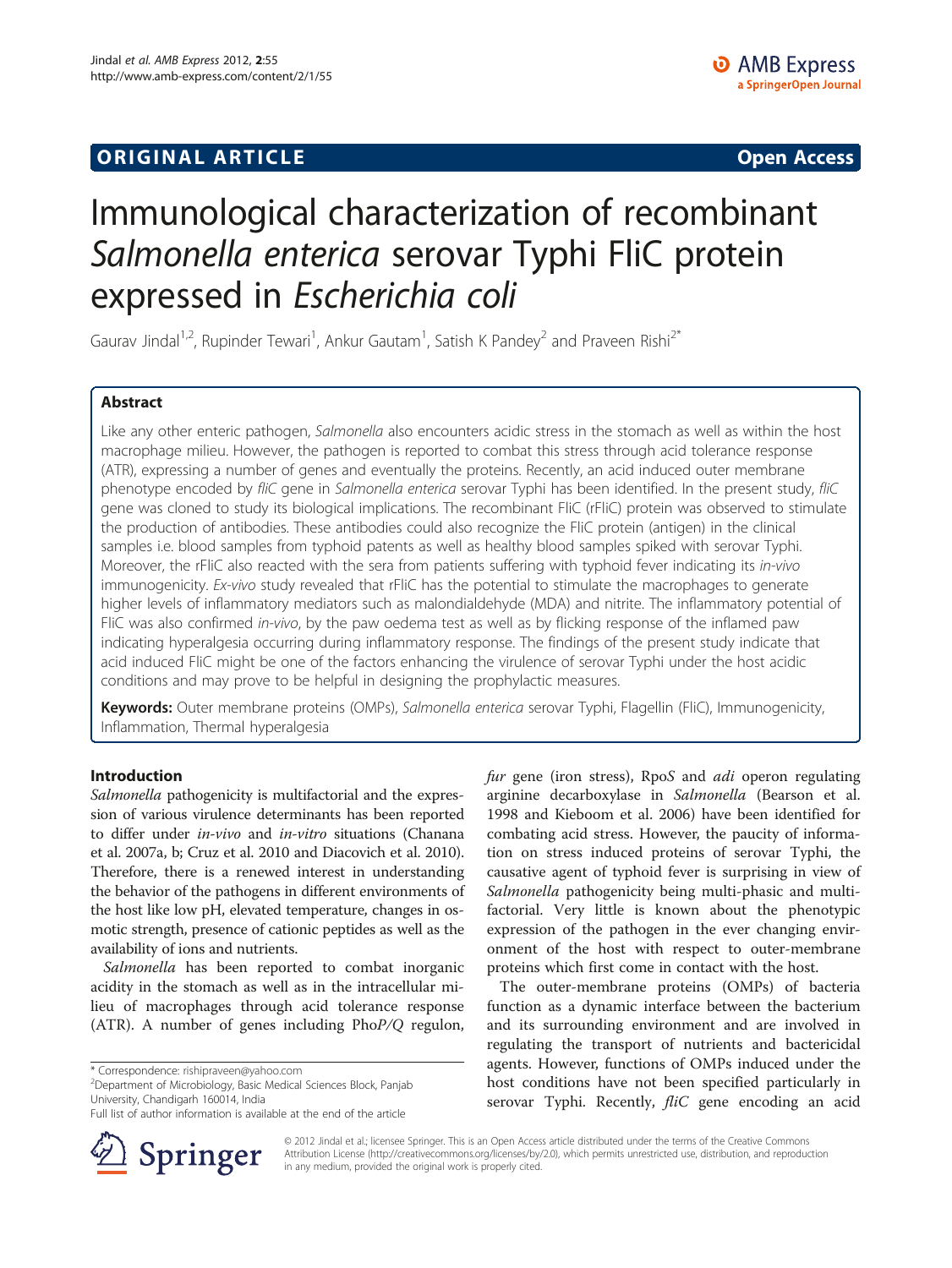induced outer-membrane protein (AIP) has been identified (Jindal et al. 2011). Prompted by this observation,  $fliC$  gene of serovar Typhi was cloned to assess the in-vivo immunogenic and inflammatory potential of FliC phenotype in the present study.

## Materials and methods

## Reagents

Luria-Bertani (LB) medium (Hi-media, India) was used for bacterial culture. Chemicals and antibiotics were purchased from Sigma-Aldrich, USA and IPTG (Isopropylβ-D-thiogalactopyranoside) was purchased from USB Corp., USA. All restriction and modifying enzymes for manipulation of DNA were obtained from MBI Fermentas, Germany. Chromatographic columns and molecular weight markers for gel filtration chromatography were purchased from GE Healthcare Biosciences, Piscataway, USA with the exception of nickel nitrilotriacetic acid  $(Ni^{2+}$ -NTA) -agarose which was purchased from Qiagen, USA. Custom oligonucleotides were purchased from Sigma Genosys (Bangalore, India).

## Bacterial strains, plasmids and culture conditions

Standard strain of Salmonella enterica serovar Typhi Ty2 (strain DBL-8, David Bruce Laboratory, East Everleigh, near Marlborough Wiltshire) was initially procured from Central Reasearch Institute, Kasauli, India. pET28c (+) plasmid, E. coli DH5α and E. coli BL21 (DE3) (Novagen, USA) were used as expression vector, for propagation of plasmid and as an expression host, respectively. E. coli strains were grown aerobically at 37°C in LB medium and the recombinant E. coli strains were cultivated in the same medium (Sambrook et al. [2001](#page-7-0)) containing 50  $\mu$ g ml<sup>-1</sup> kanamycin. The medium was inoculated with 1% of 10–12 h seed culture and incubated under shaking conditions at 37°C and 150 rpm.

# Clinical samples

Sixteen clinical samples (13 Widal positive sera and 3 blood culture positive blood samples) were collected from various hospitals in the city. 4 blood samples collected from apparently healthy individuals were spiked with different concentrations of serovar Typhi cells.

# Animals

BALB/c mice (18–22 g) (either sex) were procured from Central Animal House, Panjab University, Chandigarh (India). The animals were housed under standard conditions of light and dark cycle with free access to feed (Ashirwad Industries Pvt Ltd, Ropar, India) and water ad-libitum. Care and use of animals was in accordance with the guidelines of the Institutional Animals Ethics Committee, Panjab University, Chandigarh (India).

# Extraction and characterization of acid stress induced **OMPs**

Acid stress induced OMPs were extracted from bacterial cells grown under inorganic acid stress conditions (pH 4.5, adjusted with 1 N HCl) according to the method described earlier (Chander et al. 2004) and the protein profile was analyzed by SDS-PAGE.

# PCR amplification and construction of recombinant plasmid

The Salmonella enterica serovar Typhi fliC gene was PCR amplified using Hi-Fidelity<sup>TM</sup> DNA polymerase (MBI Fermentas, Germany) and a set of modified primers designed by using DNASTAR (Lasergene Inc., USA).

Primer F- (5'-TATATCCATGGCACAAGTCATTAATA CAAACAGCCTGT-3' containing a NcoI-engineered restriction site).

Primer-R (5'-ATTACTCGAGACGCAGTAAAGAGAG GACGTTTTGC-3' containing a XhoI-engineered restriction site).

The resulting *fliC* PCR product was double digested by NcoI and XhoI (MBI Fermentas, Germany), then cloned in pET-28c (+) plasmid digested by the same enzymes to form the expression plasmid pETFliC with a kanamycin resistant selectable marker. E. coli DH5α transformants grown overnight on LB plates containing kanamycin (50 μg ml−<sup>1</sup> ) were screened (Sambrook et al. [2001](#page-7-0)). The homogeneity of cloned  $\text{fliC}$  was confirmed by DNA sequencing which was performed using sequencing primers for  $pET28c(+)$  vector by the fluorescent dideoxyterminator method using an ABI 3100 capillary sequencer (ACTG Inc., USA).

## Expression and purification of rFliC in E. coli

A single colony of E. coli BL21 (DE3) harboring recombinant pET28c  $(+)$  *fliC* plasmid was inoculated in 5 mL LB broth (Hi-media, India) containing kanamycin (50  $\mu$ g/mL) and was grown overnight at 37°C. 1% (v/v) of overnight grown culture was inoculated in 400 mL LB medium containing kanamycin (50 μg/mL) and cells were allowed to grow to an optical density  $(OD_{600})$  of 0.5-0.6 at 37°C. The expression of target protein was induced by adding isopropyl-1-thio-β-d-galactopyranoside (IPTG) (final concentration varies from 0.1 to 1.0 mM) under different conditions (15°C-37°C, 4–8 h, 200 rpm).

The 8 h induction cultures were harvested by centrifugation for the purification of recombinant protein. Wet cells were re-suspended in 20% (v/v) lysis buffer (50 mM Tris–HCl pH- 8.0, containing 300 mM NaCl, 2 mM βmercaptoethanol, 1 mM phenylmethylsuphonyl fluoride and 10% glycerol) and cells were disrupted by sonication. The debris was pelleted by centrifugation at  $13,400 \times g$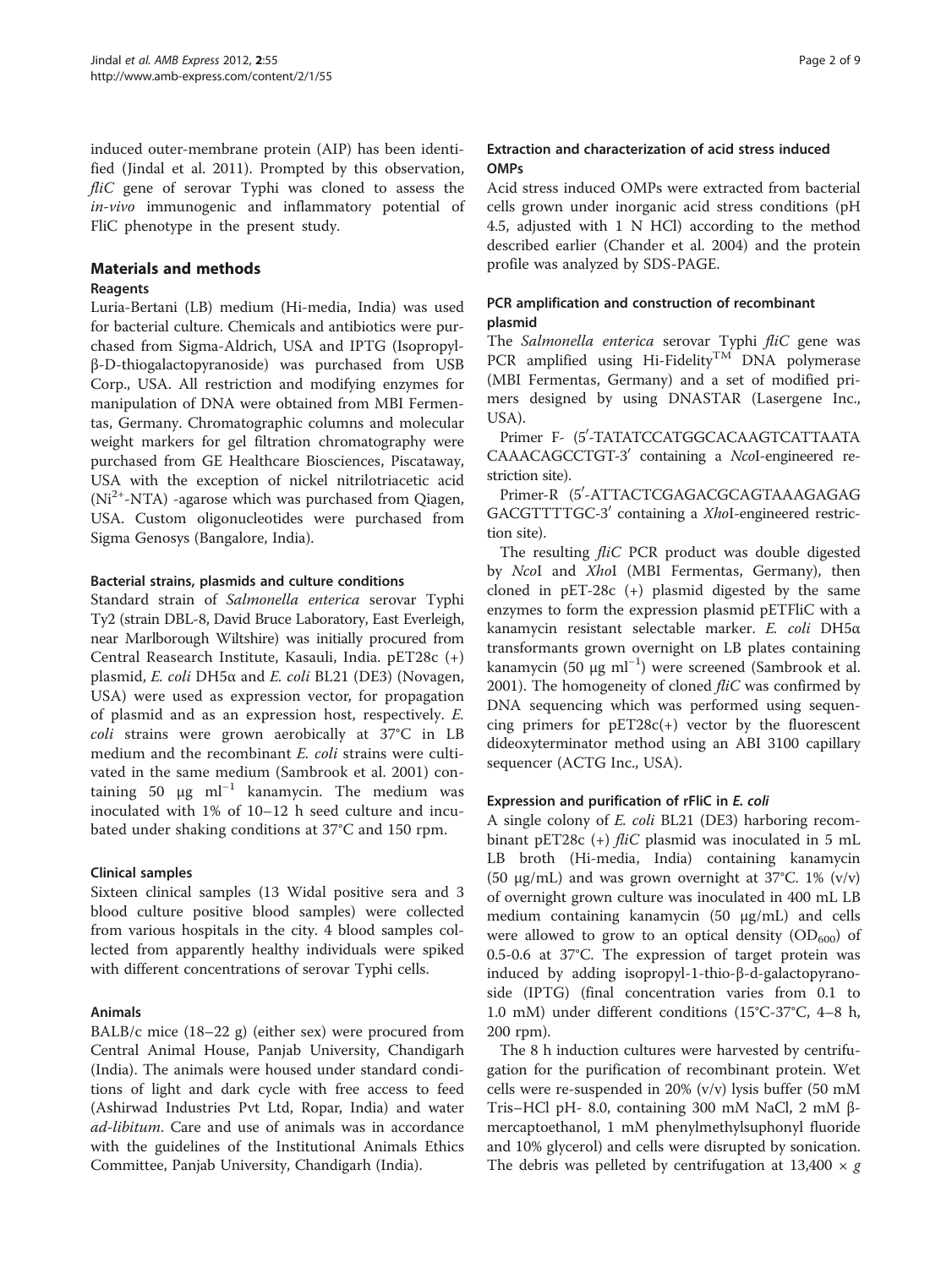for 15 min at 4°C and re-suspended in the lysis buffer (pH-8.0) containing 8 M Urea. The debris was removed by centrifugation at  $15,000 \times g$  for 20 min at 4°C. The supernatant was added to a  $Ni<sup>2+</sup>-NTA$  resin column (1 ml bed volume) equilibrated with lysis buffer and was allowed to bind slowly. After being washed with 4–5 ml of the lysis buffer containing 20 and 40 mM imidazole, the target protein was eluted using elution buffer (the lysis buffer with 300 mM  $l^{-1}$  imidazole) and 1.5 ml fraction was collected. All the fractions were pooled and dialyzed thoroughly against 50 mM Tris–HCl containing 150 mM NaCl, 1 mM DTT (dithiotheritol) and 10% glycerol. The purified rFliC was then used for further experiments. Protein concentration was determined by Bradford method ([Bradford et al. 1976](#page-7-0)), using Bovine Serum Albumin (BSA) as standard.

Though fliC gene was cloned and expressed in E. coli successfully, but further analysis revealed that most of the rFliC was present in inclusion bodies or insoluble fraction. Changing poly-histidine tag from N-terminal to C-terminal, lowering of incubation temperature and IPTG concentration for induction followed by dialysis resulted in the production of rFliC in soluble fraction which is in concordance with the findings of [Shafiani](#page-7-0) [et al.](#page-7-0) [\(2005](#page-7-0)).

# Biological implications of rFliC In-vivo expression of rFliC

The *in-vivo* immunogenicity of rFliC was assessed qualitatively as well as quantitatively. For this, anti-serum to rFliC was raised in New-zealand rabbits and recognition of antigen by the raised antiserum was evaluated by ELISA as described earlier (Chander et al. 2004). Briefly ELISA plates were precoated with 100 μl Poly-L-lysine (0.1 M) (Sigma) in phosphate buffer saline (PBS), pH 7.4 and incubated for 1 hour at room temperature. The plates were washed three times with PBS. 100 μl of different concentrations of Fli C protein (0 to 100 μg/ml) or healthy blood sample spiked with cultured serovar Typhi as well as typhoid patients' blood samples were added to respective wells of ELISA plate. The coated plates were incubated overnight at 4°C, and then washed three times with PBS containing 0.05% Tween 20 (PBST). The antiserum against FliC antigen was diluted (1:10000) in PBS-M (phosphate buffer containing 0.1% skimmed milk) and 100 μl was added in each well. The plates were then incubated for 1 hour at 37°C. After washing three times with PBS-T, secondary antibody (alkaline phosphatase conjugated goat anti-rabbit IgG) (Sigma) was diluted  $(1:10000)$  in PBS-M, and 100  $\mu$ l was added to each well and again the plates were incubated for 1 hour at 37°C . The plates were washed again, and subsequently 100 μl of p-nitrophenylphosphate was added to each well. Thereafter, the plates were incubated at 37°C for 20 min and absorbance was measured at 405 nm. This, quantitative evaluation for reactivity of anti-FliC antibody was assessed by ELISA using (i) rFliC antigen as such as well as (ii) patient blood samples or healthy blood samples spiked with different concentrations of clinical isolates of serovar Typhi. Qualitative evaluation for assessing the reactivity of rFliC with the sera from patients suffering with typhoid fever (Widal positive) was performed by Western blotting as described by us earlier (Jindal et al. 2011).

## Extraction of peritoneal macrophages and their interaction with Salmonella and/or rFliC

Murine peritoneal macrophages were isolated [\(Preet](#page-7-0) [et al. 2010](#page-7-0)) and cell viability was checked using 0.2% trypan blue dye. Following extraction, peritoneal macrophages were interacted with Salmonella enterica serovar Typhi (at multiplicity of infection (MOI) 1:100) and with protein (7.5  $\mu$ g/10<sup>6</sup> of macrophages) extracted under normal and stress conditions in tissue culture plate at 37°C for 6 h and 16 h respectively. The dose of protein and time of interaction was optimized after thorough standardization using different concentrations of normal OMPs, acid induced OMPs and rFliC at various time intervals.

## Assessment of ex-vivo inflammatory potential of rFliC Determination of malondialdehyde (MDA) Level

The amount of MDA formed (a measure of lipid peroxidation) in the culture supernatant of macrophages was assayed by the reaction with thiobarbituric acid (TBA) ([Wills et al. 1966](#page-8-0)). The results were expressed as nanomoles of MDA per mg of protein, using the molar extinction coefficient of chromophore (1.56 x  $10^5$  M<sup>-1</sup> cm<sup>-1</sup>).

## Determination of nitrite levels

The amount of nitric oxide in cell free supernatant was determined by Griess reaction [\(Green et al. 1982\)](#page-7-0). The assay is based on the propensity of nitric oxide, oxidized to nitrate and nitrite under physiological conditions as described by [Bharrhan et al.](#page-7-0) [\(2011\)](#page-7-0). The nitrite levels in all the samples were quantified according to the standard graph of sodium nitrite.

## Assessment of in-vivo inflammatory potential of rFliC Paw oedema test

To assess the in-vivo inflammatory potential of rFliC protein by the oedema test qualitatively as well as quantitatively, mice were divided into the following groups, each comprising of six mice. Each mouse was injected intradermally with 0.1 mL of the following preparations in the dorsal foot pad of the left paw [\(Rishi et al. 2008](#page-7-0)), (i) 1% (w/v) of carrageenan (Hainan Kaiyang Trade Co.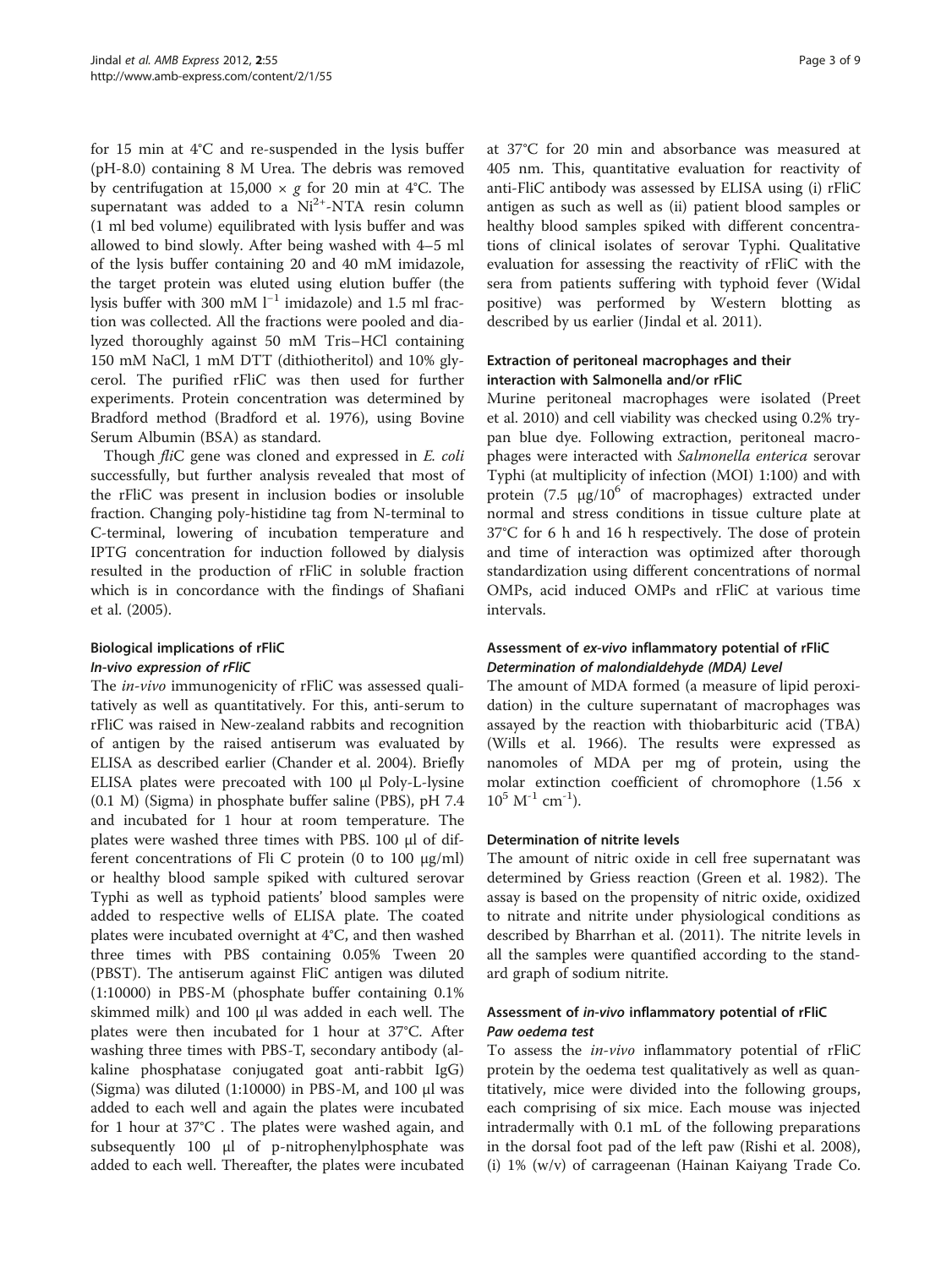Ltd, China) (positive control); (ii) 7.5 μg of OMPs of Salmonella enterica serovar Typhi grown at pH-7.0; (iii) 7.5 μg of acid-induced OMPs of serovar Typhi grown at pH-4.5; (iv) 7.5 μg of rFliC. Normal saline injected in the right paw of each mouse served as a negative control. All the mice were observed at regular intervals up to 3 h for inflammation. Quantitative assessment of oedema was done using an plethysmometer, which is instrument containing mercury. In brief, the paws of test animals were marked above the tibiotarsal junctions to ensure that every time paw was dipped to the same level in the mercury column of plethysmometer, which was earlier described by our group [Choudhary et al.](#page-7-0) ([2005\)](#page-7-0).

#### Hyperalgesia test

After 3 h, flicking response of the inflamed paw was assessed using the paw immersion (warm water) test. The animals were marked on both the hind paws (right and left), just beyond the tibiotarsal junction so that the mouse paw was dipped to the same level in the water bath every time. The paw was immersed in the warm water bath (47  $\pm$  0.5°C) until signs of struggle (paw withdrawal) were observed. The paw flicking response in terms of time in each of the above groups was recorded.

#### Statistical analysis

Results were expressed as mean ± standard deviation (SD). The inter group variation was assessed using one way analysis of variance (ANOVA) followed by Fischer's LSD test. Statistical significance of the results was calculated at least at p< 0.05.

## Results

#### Characterization of acid stress induced OMP

The over-expressed acid induced protein (AIP) was characterized using in-gel trypsin digestion followed by peptide mass fingerprinting (MALDI-TOF) and was identified as a major structural component of flagella encoded by serovar Typhi fliC gene as described by us earlier ([Jindal et al. 2011](#page-7-0)).

#### Cloning of serovar Typhi fliC gene

The ORF of Salmonella enterica serovar Typhi cloned *fliC* was found to consist of 1521 bp which encoded a polypeptide containing 506 amino acids with a predicted molecular mass of 53.2 kDa and a theoretical iso-electric point of 4.1. The homogeneity of cloned  $\text{fil } C$  was confirmed through DNA sequencing by primer walking. Compared with most other sequenced  $\text{flic}$  in the BLAST databank, the deduced amino acid sequence of FliC was found to be similar to FliC from serovar Typhi Ty2 (100% identity) [\(Parkhill et al. 2001\)](#page-7-0). The  $pETflic$  plasmid construct was designated pGRP-1 (Figure [1A](#page-4-0)).

#### Expression and purification of rFliC

The expression of the recombinant FliC was analyzed by SDS-PAGE. A clear band around 53 kDa was observed from *E. coli* BL21 (DE3) harboring pGRP-1 after 8 h induction at 30°C using 0.4 mM IPTG concentration (Figure [1B](#page-4-0)). The molecular mass of the rFliC was 53.2 kDa consisting of 1521 amino acid residues of FliC and 18 amino acid residues of C-terminal fusion segment. It contained the  $His<sub>(6)</sub>$ affinity tag and a unique thrombin cleavage site.

The distribution of the expressed target protein in total cell lysate, soluble fraction and in the insoluble fraction was also analyzed by SDS-PAGE (data not shown). The major proportion of target recombinant protein in cell lysate was found to be accumulated in the precipitates and only a trace amount was observed in the soluble fraction. The recombinant  $His<sub>6</sub>-FliC$  from the precipitates was shown to have recovered in the soluble form after dialysis.

#### Purification of rFliC

The thick band was separated on SDS-PAGE (Figure [1B](#page-4-0), lane-3) by means of the affinity chromatography with  $Ni<sup>2+</sup>-NTA$  resin. The recombinant FliC was found to be homogenous as indicated by a single protein band on SDS-PAGE. The band of approximate 53 kDa corresponded to the rFliC. The yield of purified rFliC protein was in the range of 6–10 mg/L.

## Biological implications of rFliC In-vivo immunogenicity of rFliC

The titre of anti-rFliC antibodies in the hyper-immune serum was found out to be 1: 10000 indicating the immunogenic potential of rFliC. An antibody titer is defined as highest dilution of the antibody that gives positive result with the minimum amount of antigen. The reactivity of anti-rFliC antibodies with different concentrations of FliC of serovar Typhi has been shown in Figure [2A](#page-4-0). This clearly shows that the raised antibodies could detect rFliC antigen to the level of 1.25 μg/mL. Further, raised antibodies could also detect FliC in the patient's blood samples or healthy blood samples spiked with cultured serovar Typhi (Figure [2B](#page-4-0)). This figure also shows the absence of the antigen in unspiked healthy blood sample. Reactivity of rFliC with the sera of typhoid patients (Widal-positive) revealed its in-vivo immunogenicity. Out of 13 typhoid patients sera tested, 9 sera were recognized by rFliC protein (Figure [2C\)](#page-4-0). In contrast, none of the six normal sera from apparently healthy individuals reacted with this protein.

# Effect of rFliC on macrophage inflammatory molecules (Ex-vivo)

## MDA levels

On interacting the macrophages with the rFliC (Figure [3](#page-5-0)) it was found that the protein could stimulate the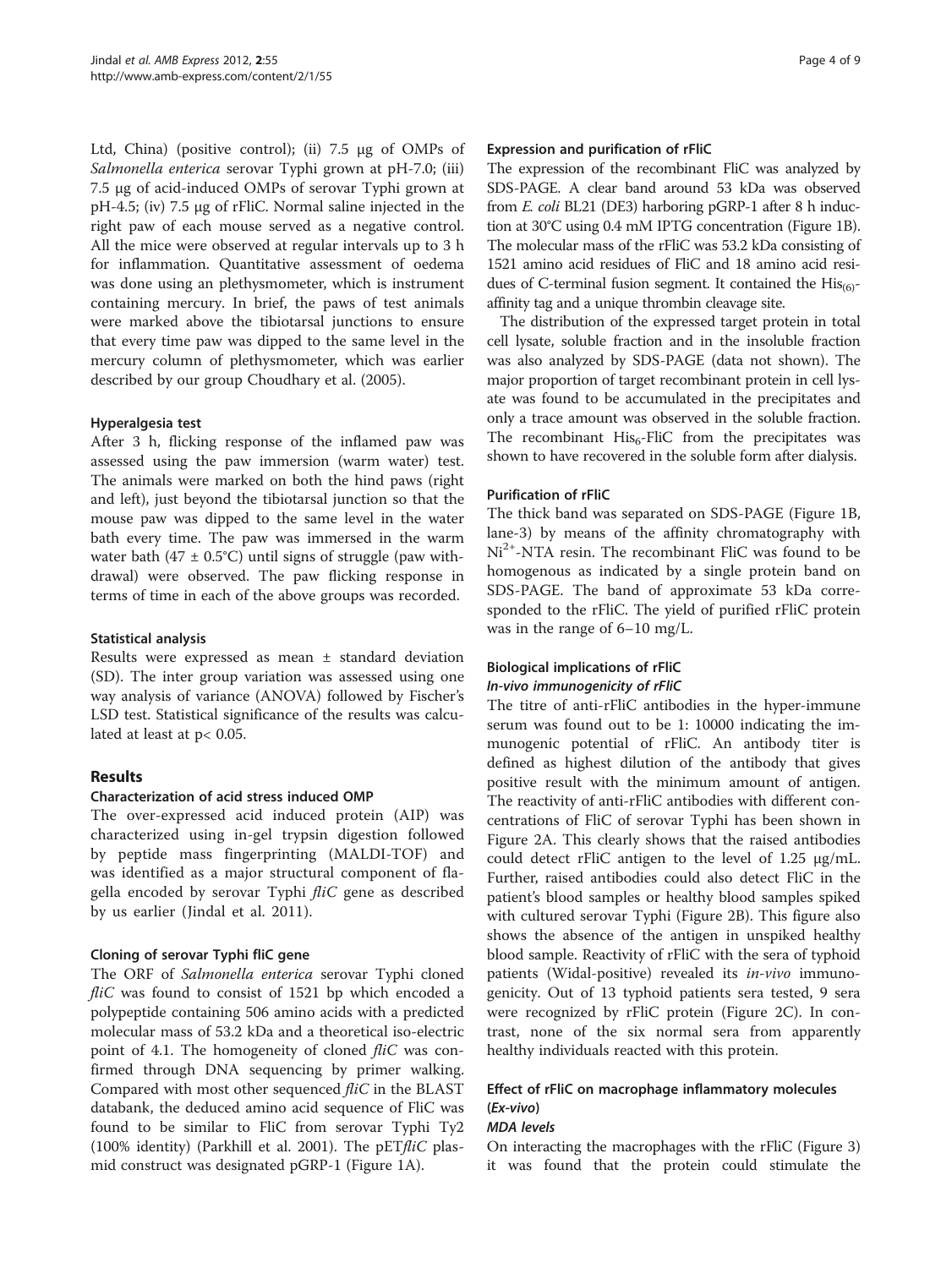<span id="page-4-0"></span>

macrophages to produce significantly higher MDA levels (p<0.001) as compared to that of the macrophages interacted with Salmonella enterica serovar Typhi cells (p<0.05), OMPs of serovar Typhi grown under normal conditions and with OMPs of serovar Typhi grown under acid stress conditions (p<0.05).

## Nitrite Levels

The rFliC significantly (p<0.001) increased the nitrite levels also (Figure [4](#page-5-0)), generated by macrophages as compared to level generated by macrophages interacted with serovar Typhi cells, OMPs of serovar Typhi under normal conditions and with OMPs



Figure 2 Detection of recombinant FliC protein of serovar Typhi (r-FliC) by ELISA using anti-rFliC antibody. This shows the detection of FliC in different concentrations indicating the FliC variability. Figure 2B: Detection of FliC antigen in clinical samples. Representative bars shows healthy blood samples spiked with cultured serovar Typhi (BS1 to BS4) and patient's blood samples (PS5 to PS7) using anti-r-FliC antibody by ELISA. NC is negative control i.e. unspiked healthy blood sample. Figure 2C: Western blots analysis showing the reactivity of rFlic with patients' sera. Lanes-1-3,5,7,8 &10-12: Ni<sup>2+</sup>-NTA purified rFliC of serovar Typhi showing reactivity with typhoid patient (Widal positive) serum on PVDF membrane; Lane-4: Ni<sup>2+</sup>-NTA purified rFliC of serovar Typhi showing no reactivity with patients serum.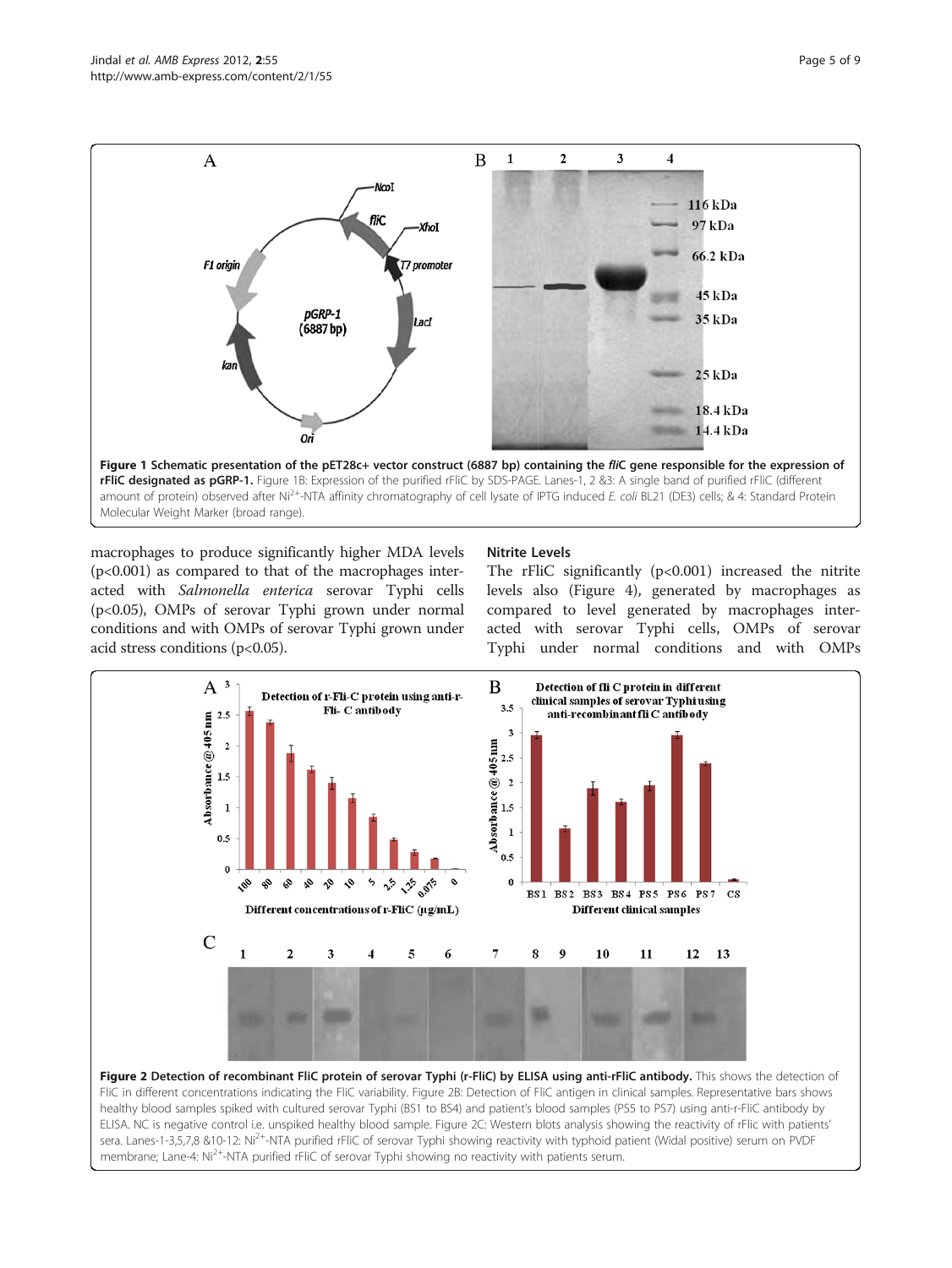<span id="page-5-0"></span>

of serovar Typhi grown under acid stress (pH-4.5) conditions.

## Inflammatory potential of rFliC (In-vivo) Mouse paw oedema test

The animals started developing oedema 20 min. after the injection and maximum oedema could be observed in all the groups at 3 h post injection. Inflammation was found to be the maximum in the mice injected with carrageenan (used as positive control) as compared to all



the groups (Figure [5A](#page-6-0) &B). However, no inflammation was observed in the right paw of mice injected with normal saline which served as negative control. Amongst the remaining test groups, the magnitude of inflammation was observed to be the maximum with rFliC (Figure [5C](#page-6-0)) as compared to the normal and acidinduced OMPs.

#### Hyperalgesic response

Thermal hyperalgesia depicts the response of mice with inflamed paws depending upon the time required for the withdrawal (flicking response) of the paw injected with different protein preparations (normal OMPs, Acidinduced OMPs and rFliC) (Figure [6\)](#page-6-0). The flicking response observed was the fastest (i.e. time required for the paw withdrawal was the lowest) in case of the paw injected with rFliC indicating thermal hyperalgesic response of mouse to rFliC.

#### **Discussion**

The gene encoding acid induced phenotype (AIP) in Salmonella was identified to be  $\mathit{filC}$  gene in the previous study ([Jindal et al. 2011](#page-7-0)). In the present report, serovar Typhi fliC gene was cloned, expressed and the recombinant protein was purified to assess the possible biological implications of this dynamic protein.

The *in-vivo* immunogenicity of rFliC was indicated by its ability to induce the production of antibodies and to react with them, which is in concordance with our previous study [\(Chander et al. 2004](#page-7-0)). Recognitions of FliC in the clinical isolates/samples using anti-FliC antibody also make the above mentioned observation more precise. Furthermore, the reactivity of FliC with the sera of typhoid patients (Widal positive) showed that anti-rFliC antibodies are produced in the serum during the natural course of infection. This observation is in agreement with the earlier study wherein acid-induced OMPs from serovar Typhi were found to be immunogenic in-vivo [\(Maripandi et al](#page-7-0). [2010\)](#page-7-0). Although the sera collected from patients suffering with pyrexia (but Widal test negative) did not react with this protein, sera from patients with non serovar Typhi bacteraemia along with a larger number of typhoid patient sera need to be screened to determine the specificity and the diagnostic utility of this protein.

Macrophages represent an important host defense mechanism. The ability of Salmonella to survive and replicate within these cells is thought to be one of the major determinants for Salmonella pathogenesis ([Farr](#page-7-0) [et al. 1986](#page-7-0) and [Schwan et al. 2000](#page-7-0)). There is considerable evidence that during *Salmonella*-induced infection, excessive generation of reactive oxygen species (ROS), like inflammatory molecules occurs which results into lipid peroxidation thereby causing damage to the host cell [\(Pacher et al. 2007\)](#page-7-0). Many workers have used MDA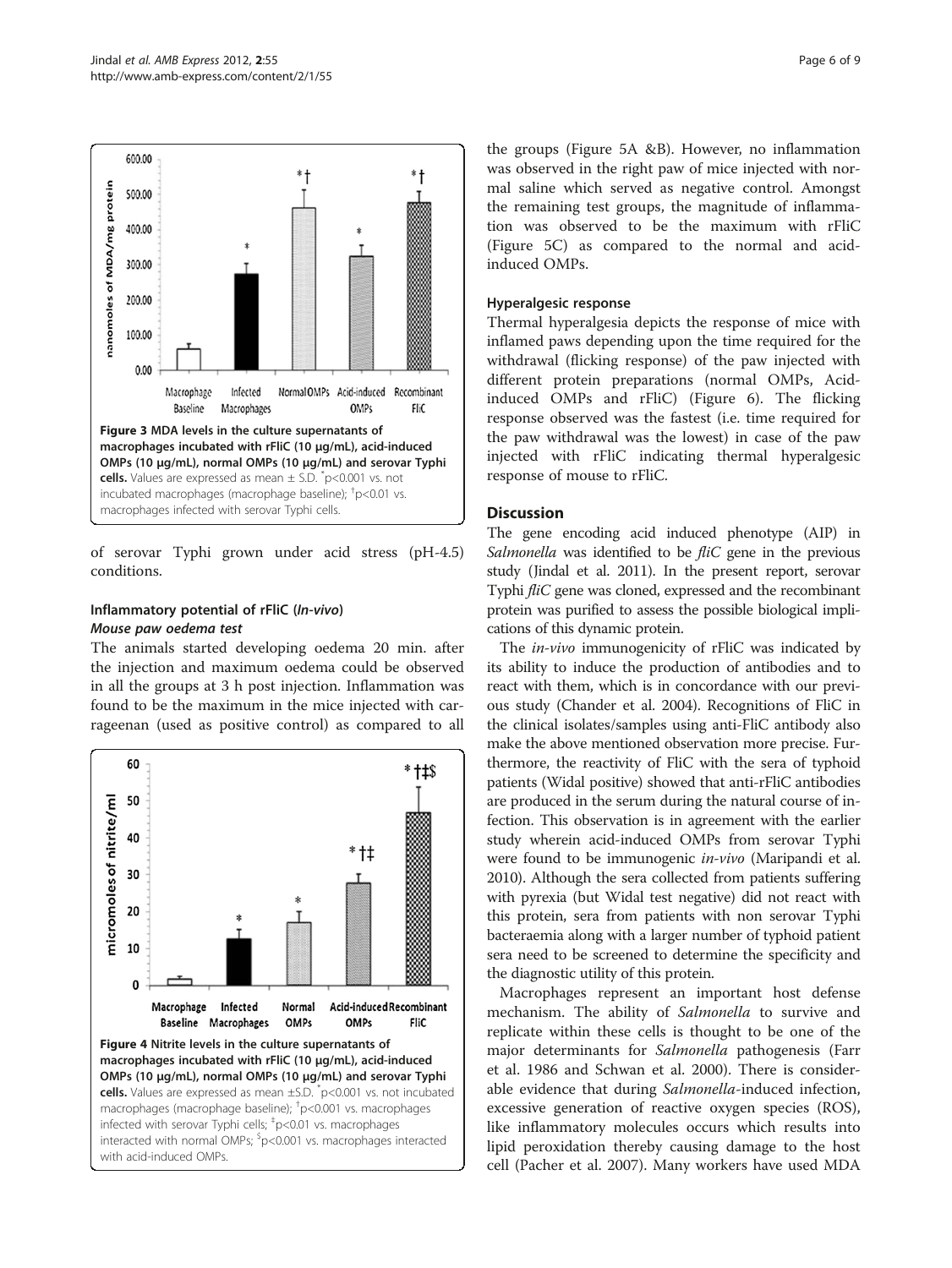level as an index of tissue damage since it is a stable product of oxidative attack of ROS on unsaturated fatty acids. From the present study also, it is interesting to observe that r-FliC alone could induce levels of MDA comparable to that with normal outer membrane proteins



(OMPs) which in fact gives the combined effect of several outer membrane proteins, indicating thereby the higher inflammatory potential of FliC moiety.

Nitric oxide (NO), is another important signaling molecule that acts in many tissues to regulate a diverse range of physiological processes [\(Moncada et al. 1991](#page-7-0)). However, excessive amount of NO is potentially toxic and has been implicated in numerous pathological situations and chronic inflammation (Bogdan et al. [2001](#page-7-0)). Reactive nitrogen intermediates (RNI) such as nitrites are known to be the end products of labile nitric oxide and their quantification is regarded as an indicator of NO generation ([Chanana et al. 2007b](#page-7-0)). Increased level of nitrite in presence of FliC observed in the present study appears to be attributed to TNF-  $\alpha$  levels which is known for its potent immuno-stimulating activity of iNOS further increasing the NO level (Eaves-Pyles et al. [2001](#page-7-0)). This observation was also supported by earlier findings wherein flagellin has been reported to induce the expression of several inflammatory mediators including TNF-α and NO ([Ciacci-Woolwine et al. 1998](#page-7-0); [Liaudet et al. 2003](#page-7-0) and [Zeng et al. 2003](#page-8-0))]. Therefore, it is indicated that inflammatory potential of flagellin may be residing at least partly in the FliC subunit, a

<span id="page-6-0"></span>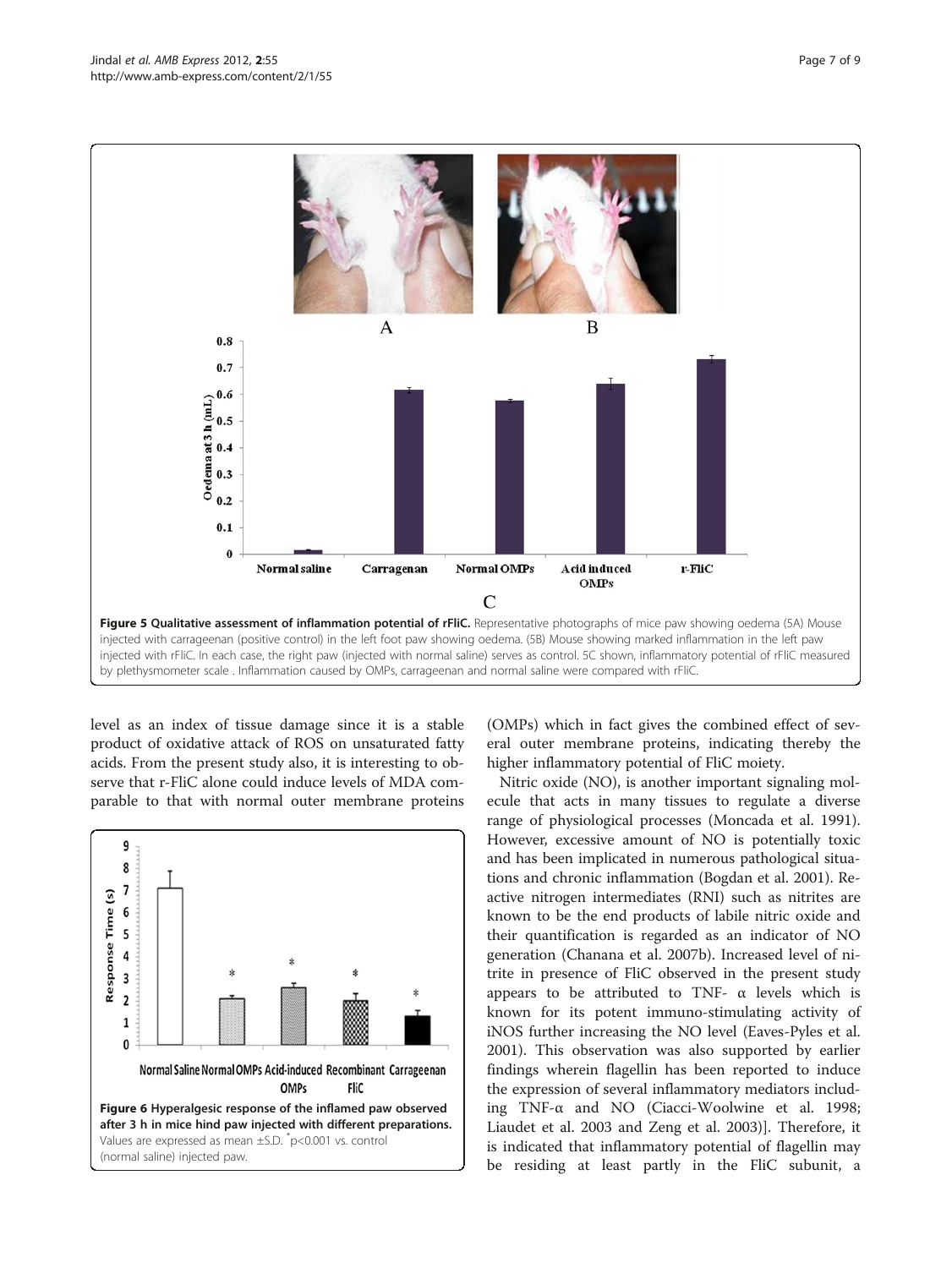<span id="page-7-0"></span>component of outer membrane of the bacteria. Earlier also, it has been reported that stress induced protein(s) do increase the levels of molecule such MDA and NO (Chander et al. 2006 and Chanana et al. 2007).

The ensuing inflammatory response of the intestinal mucosa has long been associated with Salmonella virulence ([Valdez et al. 2009](#page-8-0)). It is known that OMPs have the potential to induce inflammatory reaction along with the release of cytokines (Chanana et al. 2005). In the present study also, the rFliC (an outer membrane phenotype) being the subunit of flagellar complex might have induced inflammation through the increased generation of pro-inflammatory mediators such as MDA and nitrite. Further, rFliC induced thermal hyperalgesia (flicking response) observed during inflammation may be due to the increased diacylglycerol levels. This in turn may activate protein kinase C (PKC) causing changes in pain perception (Pacher et al. 2007).

Therefore, the present study indicates the in-vivo immunogenic and inflammatory potential of flagellin (FliC) phenotype which is an integral part of flagellar motor complex, resides in the outer membrane of the serovar Typhi. Given the role of FliC in these biological implications, this phenotype may be another component of ATR, enhancing the virulence of the pathogen in vivo. Manipulating the expression of this protein may be helpful in formulating strategies for developing preventive intervention against Salmonella infection.

#### Competing interests

The author(s) declare that they have no competing interests.

#### Authors' contributions

PR designed the experiments, analyzed the results and drafted the manuscript. RT provided help in developing the recombinant protein, AG designed the primer and helped in cloning experiment. GJ and SKP performed the experiments. All authors read and approved the final manuscript.

#### Acknowledgement

The authors wish to thank Indian Council of Medical Research (ICMR), New Delhi, India for providing financial assistance to carry out this work. The authors also wish to thank Ocimum Biosolutions, Hyderabad for providing the DNA sequencing facility.

#### Author details

<sup>1</sup>Department of Biotechnology, Panjab University, Chandigarh 160014, India. 2 Department of Microbiology, Basic Medical Sciences Block, Panjab University, Chandigarh 160014, India.

#### Received: 27 September 2012 Accepted: 29 September 2012 Published: 15 October 2012

#### References

- Bearson BL, Wilson L, Foster JW (1998) A low pH inducible, PhoP/Q dependent acid tolerance response protects Salmonella Typhimurium against inorganic acid stress. J Bacteriol 180:2409–2417
- Bharrhan S, Chopra K, Arora SK, Toor JS, Rishi P (2011) Down-regulation of NF-{kappa}B signalling by polyphenolic compounds prevents endotoxininduced liver injury in a rat model. Innate Immun 18:70–79
- Bogdan C (2001) Nitric oxide and the immune response. Nature Immunol 2:907–916
- Bradford MM (1976) A rapid and sensitive method for the quantitation of microgram quantities of protein utilizing the principle of protein-dye binding. Anal Biochem 72:248–254
- Chanana V, Majumdar S, Rishi P (2007a) Involvement of caspase-3, lipid peroxidation and TNF-alpha in causing apoptosis of macrophages by coordinately expressed Salmonella phenotype under stress conditions. Mol Immunol 44:1551–1558
- Chanana V, Ray P, Rishi DB, Rishi P (2007b) Reactive nitrogen intermediates and monokines induce caspase-3 mediated macrophage apoptosis by anaerobically stressed Salmonella Typhi. Clin Exp Immunol 150:368–374
- Chanana V, Sehgal R, Rishi P (2005) Salmonella Typhi iron-regulated outer membrane proteins cause oedema and hyperalgesia during inflammation induced in rate model. J Med Microbiol 54:421–423
- Chander H, Majumdar S, Sapru S, Rishi P (2006) 55 kDa outer-membrane protein from short-chain fatty acids exposed Salmonella entericaserovar Typhi induces apoptosis in macrophages. Antonie Leeuwenhoek 89:317–323
- Chander H, Majumdar S, Sapru S, Rishi P (2004) Reactivity of typhoid patients sera with stress induced 55 kDa phenotype in Salmonella enterica serovar Typhi. Mol Cell Biochem 267:75–82
- Choudhary A, Tiwari RP, Koul A, Chanana V, Gupta S, Rishi P (2005) Role of Salmonella surface components in immunomodulation of inflammatory mediators. Mol Cell Biochem 270:167–175
- Ciacci-Woolwine F, Blomfield IC, Richardson SH, Mizel SB (1998) Salmonella flagellin induces tumor necrosis factor-alpha in a human promonocytic cell line. Infect Immun 66:1127–1134
- Cruz MADL, Calva E (2010) The complexities of Porin genetic regulation. J Mol Microbiol Biotechnol 18:24–36
- Diacovich L, Gorvel JP (2010) Bacterial manipulation of innate immunity to promote infection. Nat Rev Microbiol 8:117–128
- Eaves-Pyles T, Murthy K, Liaudet L, Virag L, Ross G, Soriano FG, Szabo C, Salzman AL (2001) Flagellin, a novel mediator of Salmonella-induced epithelial activation and systemic inflammation: IκB-α degradation, induction of nitric oxide synthase, induction of proinflammatory mediators, and cardiovascular dysfunction. J Immunol 166:1248–1260
- Farr SB, Ari DR, Touti D (1986) Oxygen dependent mutagenesis in Escherchia coli lacking superoxide dismutase. Proc Natl Acad Sci USA 83:8268–8272
- Green LC, Wagner DA, Glogowski J, Shipper PL, Wishnok J, Rannerbaum SR (1982) Analysis of nitrate, nitrite and 15 N nitrate in biological fluids. Anal Biochem 126:121–158
- Jindal G, Tewari R, Rishi P (2011) Acid induced outer membrane phenotype in Salmonella Typhi-a gene product of fliC. Am J Biomed Sci 3:23-30
- Kieboom J, Abee T (2006) Arginine-dependent acid resistance in Salmonella enterica serovar Typhimurium. J Bacteriol 188:5650–5653
- Liaudet L, Szabo C, Evgenov OV, Murthy KG, Pacher P, Virag L, Mabley JG, Marton A, Soriano FG, Kirov MY, Bjertnaes LJ, Salzman AL (2003) Flagellin from Gramnegative bacteria is a potent mediator of acute pulmonary inflammation in sepsis. Shock 19:131–137
- Maripandi A, Salamah AAA (2010) Analysis of Salmonella enteritidis outer membrane proteins and lipopolysaccharide profiles with the detection of immune dominant proteins. Am J Immunol 6:1–6
- Moncada S, Palmer RM, Higgs EA (1991) Nitric oxide: physiology, patho-physiology and pharmacology. Pharmacol Rev 43:109
- Pacher P, Beckman JS, Liaudet L (2007) Nitric oxide and peroxynitrite in health and disease. Physiol Rev 87:315–424
- Parkhill J, Dougan G, James KD, Thomson NR, Pickard D, Wain J, Churcher G, Mungall KL, Bentley SD, Holden MT, Sebaihia M, Baker S, Basham D, Brooks K, Chillingworth T, Connerton P, Cronin A, Davis P, Davies RM, Dowd L, White N, Farrar J, Feltwell T, Hamlin N, Haque A, Hien TT, Holroyd S, Jagels K, Krogh A, Larsen TS et al (2001) Complete genome sequence of a multiple drug resistant Salmonella enterica serovar Typhi CT18. Nature 413:848–852
- Preet S, Verma I, Rishi P (2010) Cryptdin-2: a novel therapeutic agent for experimental Salmonella Typhimurium infection. J Antimicrob Chemother 65:991–994
- Sambrook J, Fritsch EF, Maniatis T (2001) Molecular cloning: a laboratory manual, 2nd edn. Cold Spring Harbor Laboratory Press, New York
- Schwan W, Huang X, Hu L, Kopecko D (2000) Differential bacterial survival, replication, and apoptosis inducing ability of Salmonella serovars within human and murine macrophages. Infect Immun 68:1005–1013
- Shafiani S, Sharma P, Vohra RM, Tewari R (2005) Cloning and characterization of aspartate-β-semialdehyde dehydrogenase from Mycobacterium tuberculosis H37Rv. J Appl Microbiol 98:832–838